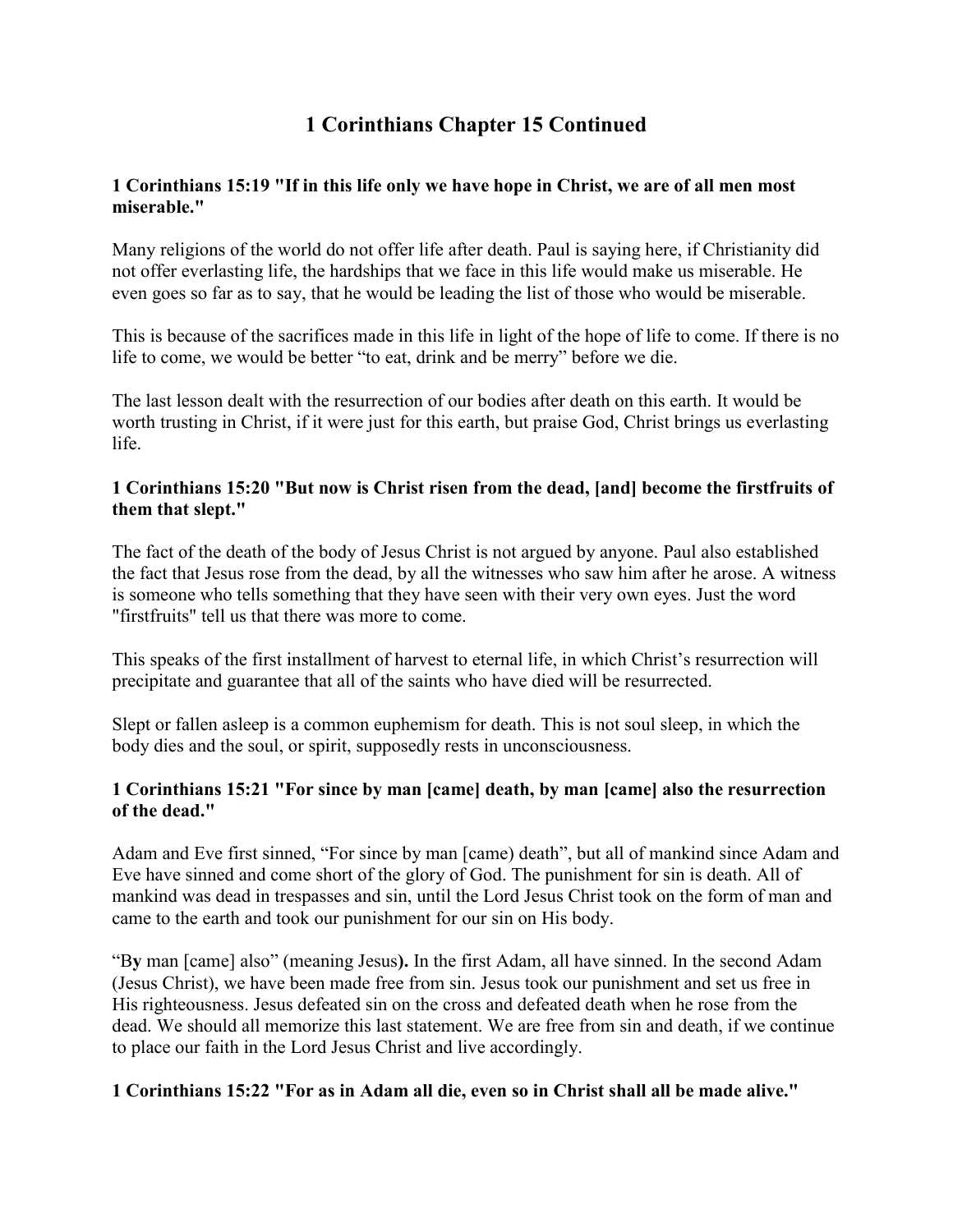The two "alls" are alike only in the sense that they both apply to descendants. The second "all" applies only to believers and does not imply universalism.

By Adam and Eve, sin entered into the world, and death in payment for that sin entered also. Jesus Christ is the Tree of Life. Those who have partaken of Jesus have partaken of Life. We are no longer dead to sin, but alive in the Lord Jesus Christ.

# **1 Corinthians 15:23 "But every man in his own order: Christ the firstfruits; afterward they that are Christ's at his coming."**

Jesus is the Way, the Truth, and the Life. Because He lives, I will live also. Jesus had to open the door to heaven for us. He did that very thing, when the curtain was torn from the top to the bottom, as He gave His body in death on the cross. The way to the Father had been forbidden, until that happened. Now the way to the Father is open to all who believe in the name of Jesus.

Revelation 15:5 "And after that I looked, and, behold, the temple of the tabernacle of the testimony in heaven was opened:"

Revelation 4:1 "After this I looked, and, behold, a door [was] opened in heaven: and the first voice which I heard [was] as it were of a trumpet talking with me; which said, Come up hither, and I will shew thee things which must be hereafter."

This door into heaven has been opened to the believers, ever since the curtain in the temple was torn. The invitation to come has been to all who believe, as well. Remember when Stephen was stoned to death. He looked into that open door and saw Jesus standing at the right hand of the Father. Jesus was the first to enter in, and He paved the way for us to enter in. Jesus was the first of the firstfruits.

Christ was the first, as the firstfruits of the resurrection harvest. Because of His resurrection, "those who are Christ's" will be raised and enter the eternal heavenly state in several stages:

(1) Those who have come to saving faith from Pentecost to the Rapture will be joined by living saints at the Rapture to meet the Lord in the air and ascend to heaven;

(2) Those who come to faith after the rapture (subject to a pre-tribulation belief), and during the Tribulation, with the Old Testament saints as well, will be raised up to reign with Him during the Millennium; and

The only people left to be raised will be the ungodly and that will occur at the end of the Millennium at the Great White Throne Judgment of God, which will be followed by eternal hell.

### **1 Corinthians 15:24 "Then [cometh] the end, when he shall have delivered up the kingdom to God, even the Father; when he shall have put down all rule and all authority and power."**

There is a time when the kingdoms of this world become the kingdoms of our Savior.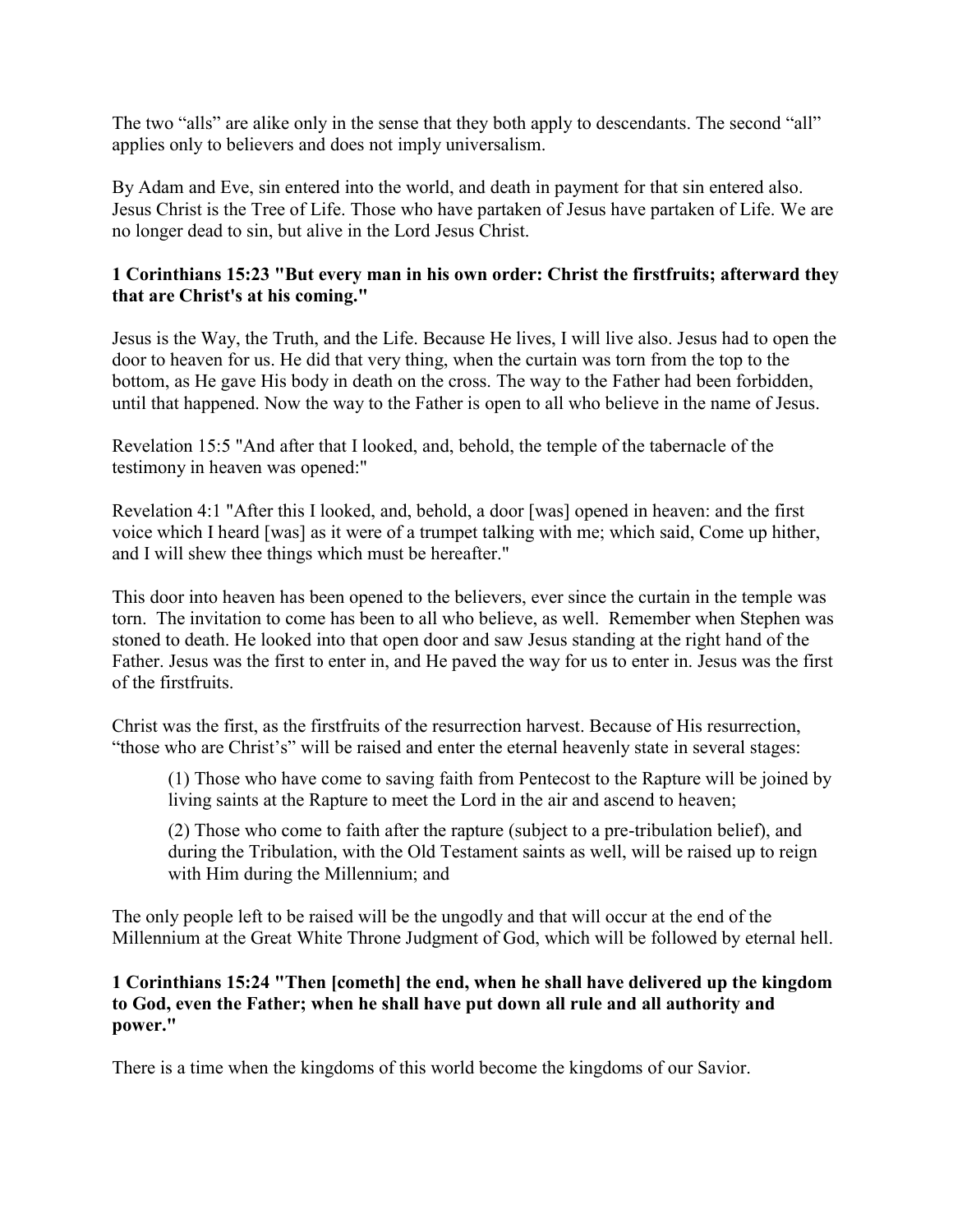Revelation 11:15 "And the seventh angel sounded; and there were great voices in heaven, saying: "The kingdoms of this world are become [the kingdoms] of our Lord, and of his Christ; and he shall reign for ever and ever."

In an earlier lesson, we saw that Christians are the Lord's kingdom on this earth now. We are a kingdom in exile, until our Lord who is in exile too, comes and sets His kingdom up on this earth. Jesus will be King of kings and Lord of lords.

"Then cometh the end": This involves the restoration of the earth to the rule of Christ, the rightful King. "End" can refer not only to what is over, but to what is complete and fulfilled.

He shall have delivered up the kingdom to God": In the culmination of the world's history, after Christ has taken over the restored world for His Father and reigned for 1,000 years, all things will be returned to the way they were designed by God to be in the sinless glory of the new heavens and new earth.

"Put down all rule": Christ will permanently conquer every enemy of God and take back the earth that He created and that is rightfully His. During the Millennium, under Christ's rule, rebelliousness will still exist and Christ will have to "rule them with a rod of iron" (Rev. 19:15).

At the end of that 1000 years, Satan will be unleashed briefly to lead a final insurrection against God. But with all who follow his hatred of God and Christ, he will be banished to hell with his fallen angels to suffer forever in the lake of fire.

# **1 Corinthians 15:25 "For he must reign, till he hath put all enemies under his feet."**

This figure comes from the common practice of kings always sitting enthroned above their subjects, so that when the subjects bowed or kneeled, they were lower than the sovereign's feet. With enemies, the monarch might put his foot on the neck of a conquered ruler, symbolizing that enemy's total subjugation. In the millennial kingdom, Christ's foes will be in subjection to Him.

# **1 Corinthians 15:26 "The last enemy [that] shall be destroyed [is] death."**

Christ has broken the power of Satan, who held the power of death (Heb. 2:14), at the cross. But Satan will not be permanently divested of his weapon of death until the end of the Millennium. At that point, having fulfilled completely the prophecy of (Psalm 8:6), Christ then will deliver the kingdom to His Father, and the eternal glory of (Revelation chapters 21 and 22), will begin.

# **1 Corinthians 15:27 "For he hath put all things under his feet. But when he saith all things are put under [him, it is] manifest that he is excepted, which did put all things under him."**

Lest anyone misunderstand what should be 'evident," Paul does not mean by "all things being put under Christ," that God the Father is so included. It is actually the Father who gave Christ His authority (Matt. 28:18 and John 5:26-27), and whom the Son perfectly serves.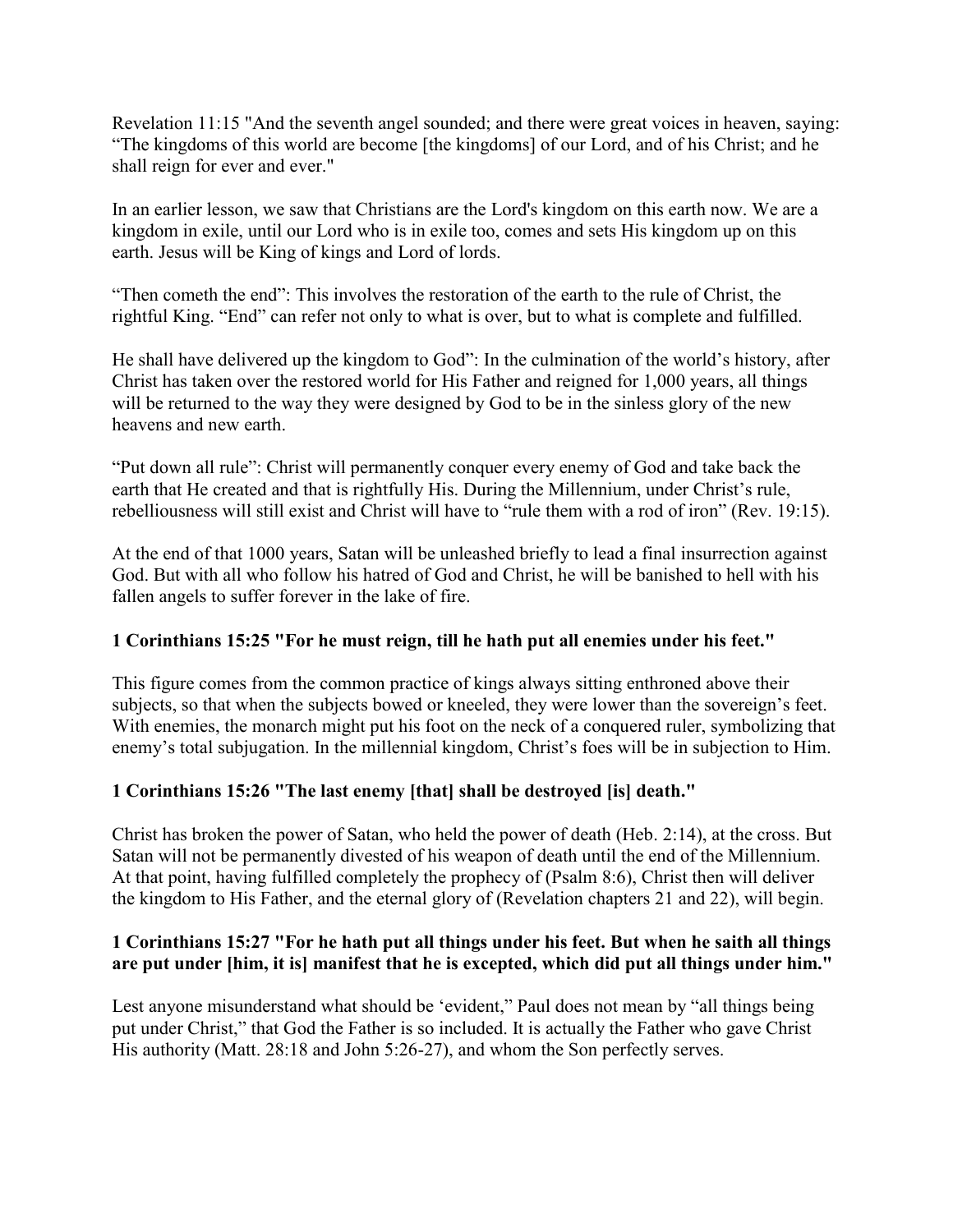Ephesians 1:20-22: "Which he wrought in Christ, when he raised him from the dead, and set [him] at his own right hand in the heavenly [places]," "Far above all principality, and power, and might, and dominion, and every name that is named, not only in this world, but also in that which is to come:" "And hath put all [things] under his feet, and gave him [to be] the head over all [things] to the church,"

Matt. 28:18 "And Jesus came and spake unto them, saying, All power is given unto me in heaven and in earth."

John 5:26-27 "For as the Father hath life in himself; so hath he given to the Son to have life in himself;" "And hath given him authority to execute judgment also, because he is the Son of man<sup>"</sup>

The Word of God (Jesus as we know Him), created all things. It is only correct that He would rule over His creation. Read the first (chapter of John 1:1-3), to find that the Word is Creator God.

## **1 Corinthians 15:28 "And when all things shall be subdued unto him, then shall the Son also himself be subject unto him that put all things under him, that God may be all in all."**

When Jesus is spoken of as the Son, that has to do with His being in the flesh of man on this earth. When Jesus was in the flesh of man, He was subject to the Father. In fact, Jesus was the Son, while He was here on the earth as our Savior. In heaven, before He came to the earth, He was the Word of God. The one we know as Jesus is eternal Spirit, the same as the Father, and the Holy Spirit in heaven.

Therefore, Christ will continue to rule because His reign is eternal, but He will reign in His former, full, and glorious place within the Trinity, subject to God in the way eternally designed for Him in full Trinitarian glory.

# **1 Corinthians 15:29 " Else what shall they do which are baptized for the dead, if the dead rise not at all? why are they then baptized for the dead?"**

This difficult verse has numerous possible interpretations. Other Scripture passages, clarify certain things which he does not mean. For example, it does not teach that a dead person can be saved by another person who was baptized on his behalf, because baptism never has a part in a person's salvation.

A reasonable view seems to be that "they … which are baptized" refers to living believers who give outward testimony to their faith in baptism by water because they were first drawn to Christ by the exemplary lives, faithful influence and witness of believers who had subsequently died. Paul's point is that if there is no resurrection and no life after death, then why are people coming to Christ to follow the hope of those who have died?

# **1 Corinthians 15:30 "And why stand we in jeopardy every hour?"**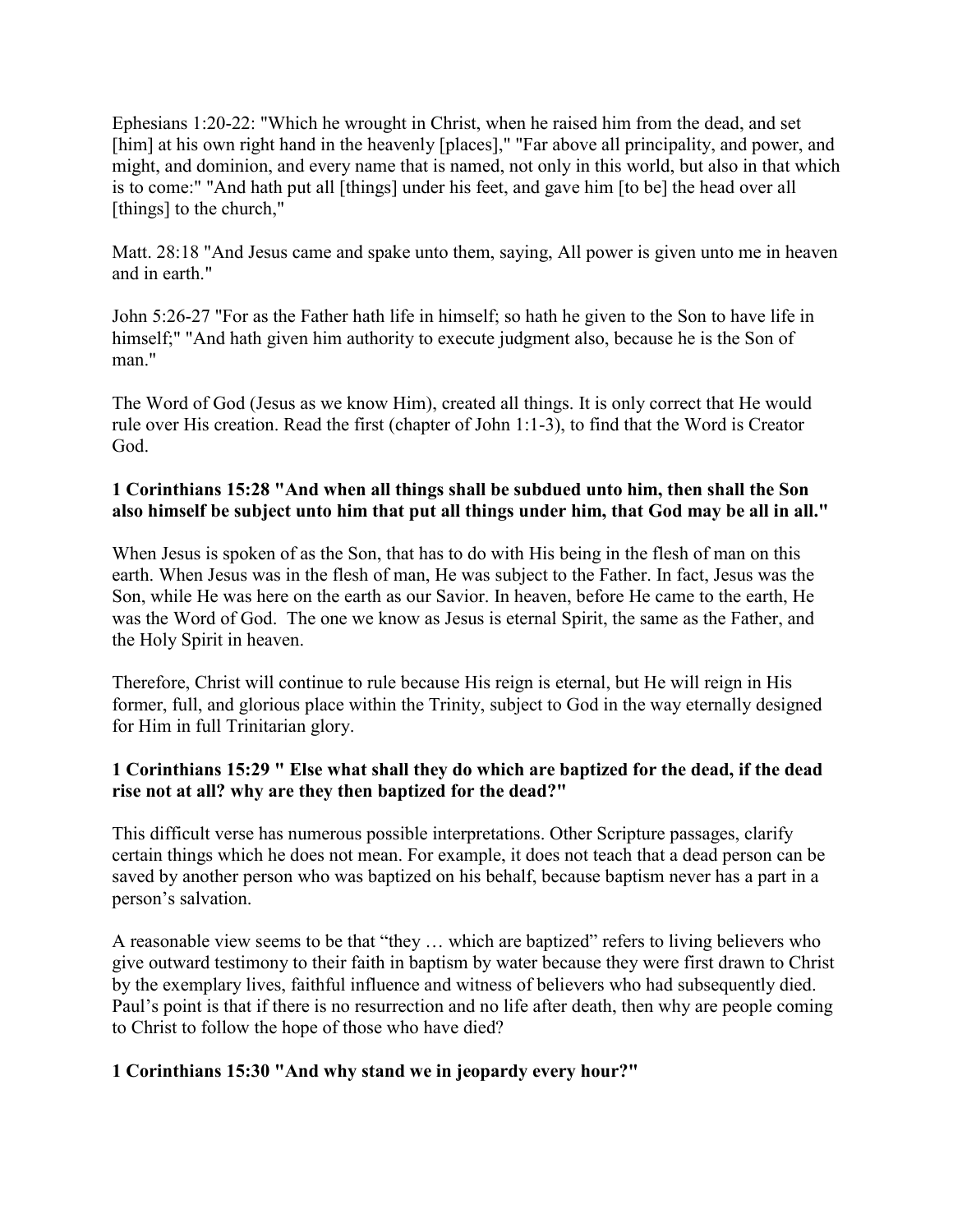He is saying here, why would we go through the persecutions on this earth in the name of Jesus, if there were no eternal life?

Paul continually risked his life in self sacrificing ministry. Why would he risk death daily, even hourly, if there were no life after death, no reward and no eternal joy for all his pain?

# **1 Corinthians 15:31 "I protest by your rejoicing which I have in Christ Jesus our Lord, I die daily."**

Paul endured great persecution for the church of the Lord Jesus Christ.

Romans 8:36 "As it is written, For thy sake we are killed all the day long; we are accounted as sheep for the slaughter."

Paul endured whatever hardship was necessary to bring the gospel to all who would hear. I am sure, to him it seemed as if the persecution was constant. We are told also, if we are Christians, to take up our cross daily and follow Jesus. If you are sold out to the Lord Jesus, you will suffer persecution from the world. We do not have to die on the cross for Christianity, but we do have a cross to bear.

Luke 9:23 " And he said to [them] all, If any [man] will come after me, let him deny himself, and take up his cross daily, and follow me."

# **1 Corinthians 15:32 "If after the manner of men I have fought with beasts at Ephesus, what advantageth it me, if the dead rise not? let us eat and drink; for tomorrow we die."**

This reminds me very much of the way many of our young people feel about their lives today. Eat, drink, and be merry, for tomorrow we die. You see this would be a statement from a person who did not believe in life after death. I believe that much of the suicide today is a way of escape from reality. Young people have so many problems to face that people growing up 50 years ago did not have. The problem is a spiritual problem. Children, who have not been schooled in the teachings of the Bible, do not realize that there is help for the problems they are facing. The world cannot help them face tomorrow.

The world has no solutions to the problems. The only solution to their problems is found in the Lord Jesus Christ and in His Word (Bible).

The scripture sounds as if it is talking about wild animals, but the beasts here are not animals, but men with beastly natures. He is saying, why did I fight so hard to win them to the Lord, if there is no resurrection?

# **1 Corinthians 15:33 "Be not deceived: evil communications corrupt good manners."**

The statements of those, who are not saved, and those who do not believe in life after death of the body, are just confusing and deceiving. By word or example, evil friends are a corrupting influence. Hope in the resurrection is sanctifying; it leads to godly living, not corruption. Some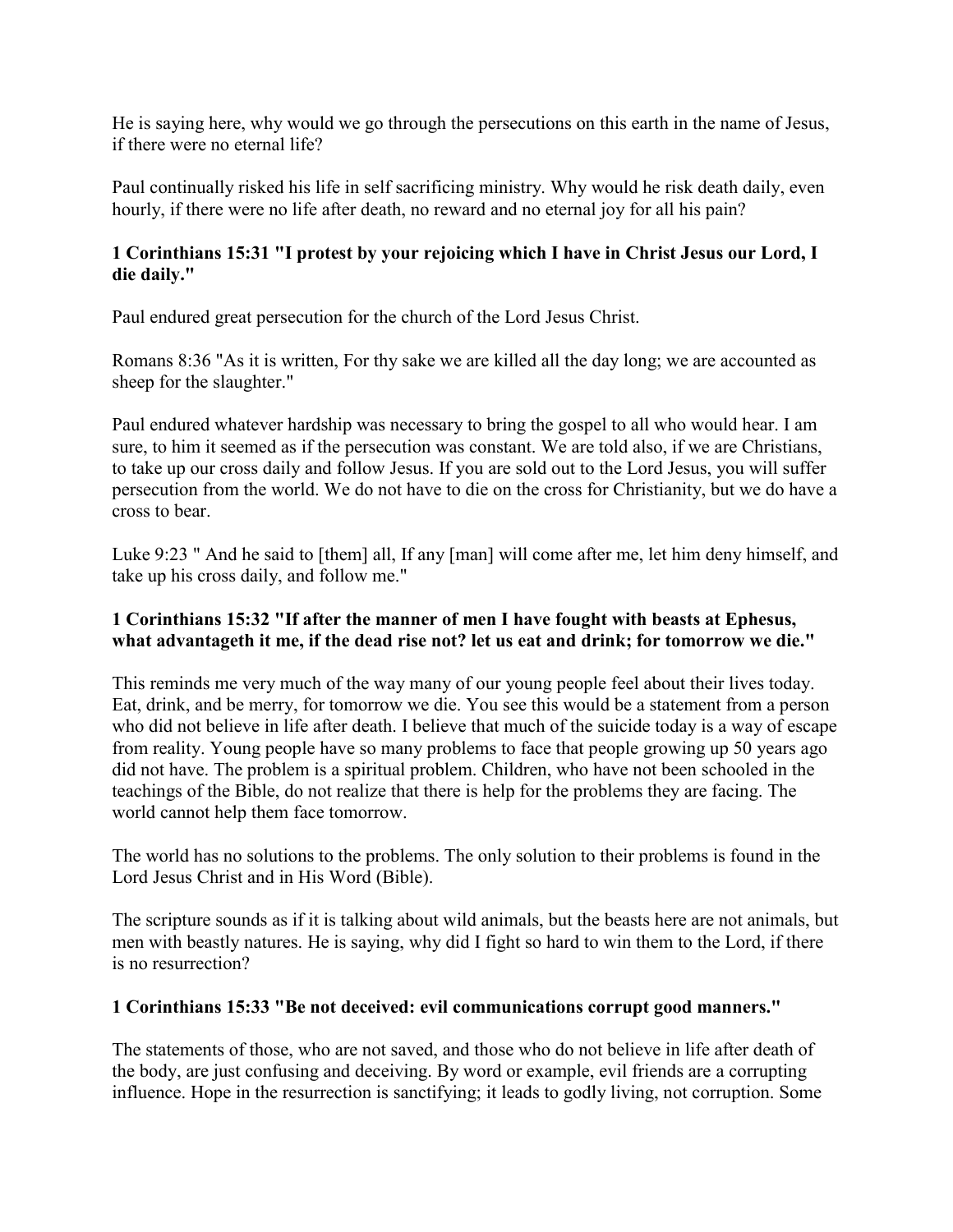in the church did not know God and were a corrupting influence, but not for those who hoped for life in God's presence.

Why listen to the statements of those who are lost? If you wanted to find your way, you would first find someone who knew the way and then follow them. Paul is saying; do not even listen to their doubting.

# **1 Corinthians 15:34 "Awake to righteousness, and sin not; for some have not the knowledge of God: I speak [this] to your shame."**

Stay in the path that the Light of Jesus has illuminated for you. Do not walk in the dark. This "awake" means wake up from a stupor. We Christians are warned over and over to walk in the Light. We are to have no fellowship with darkness, if we are Christians. Righteousness means in right standing with God. If we are to stay in right standing with God, we must not sin. Sin separates us from God.

Even some, who proclaim Christianity, are still walking in darkness. If they are walking in darkness, they will stumble and fall, because they do not have the Light of God directing them. Paul is saying that even some of the Corinthians have not the knowledge of God. Definitely the ones, who do not believe in life after death of the body, do not have the knowledge of God.

We will see in the next lesson some of the arguments these people who do not have the knowledge of God, bring up.

# **1 Corinthians Chapter 15 Continued Questions**

- 1. What is verse 19 speaking of?
- 2. Who did Paul say would lead the list of the miserable, if there is no life after death?
- 3. What is Christ called in verse 20?
- 4. What do all agree on about Christ?
- 5. How had Paul established the fact of the resurrection of the Lord Jesus?
- 6. What does the word "firstfruits" indicate?
- 7. Who did death come by?
- 8. The punishment for sin is  $\qquad \qquad$ .
- 9. In the second Adam (Jesus Christ), we have been made free from ...
- 10. When did Jesus defeat death?